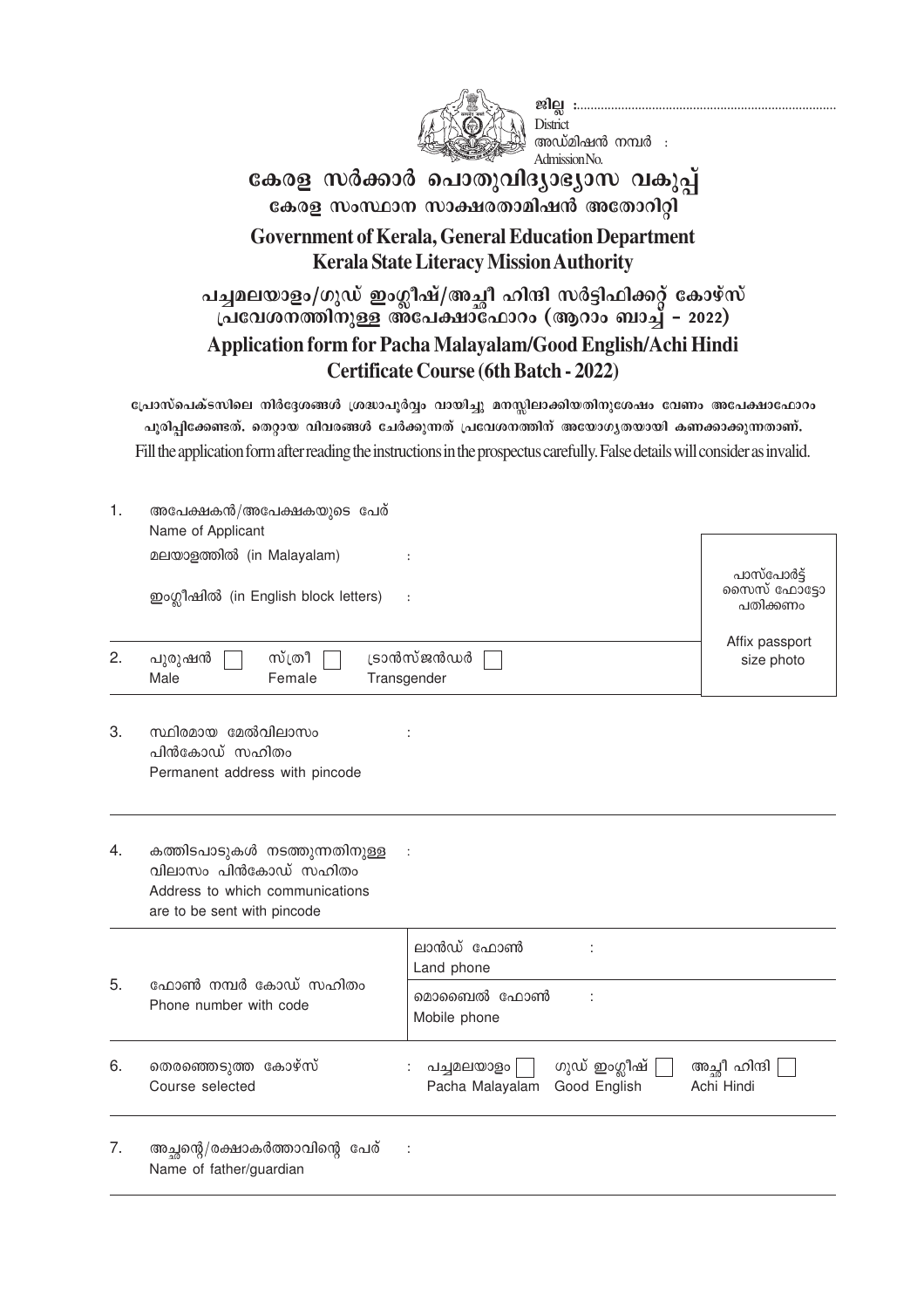| 8.   | പൗരത്വം<br>Nationality     |                                                                                                                                | $\ddot{\cdot}$ |                                                                                                                                                             |
|------|----------------------------|--------------------------------------------------------------------------------------------------------------------------------|----------------|-------------------------------------------------------------------------------------------------------------------------------------------------------------|
| 9.   | തൊഴിൽ                      | Occupation                                                                                                                     |                |                                                                                                                                                             |
| 10.1 | <b>State</b>               | സംസ്ഥാനം:                                                                                                                      |                | 10.2 ജില്ല:<br><b>District</b>                                                                                                                              |
| 10.3 | ബ്ലോക്ക് :<br><b>Block</b> |                                                                                                                                |                | $10.4$ ഗ്രാമപഞ്ചായത്ത് /<br>മുനിസിപ്പാലിറ്റി/<br>കോർപറേഷന്റെ പേര്<br>Name of Grama Panchayat/Municipality/Corporation                                       |
| 11.  |                            | വയസ്സും, ജനനത്തീയതിയും<br>Age & Date of Birth                                                                                  |                | തീയതി<br>വർഷം<br>മാസം                                                                                                                                       |
| 12.  |                            | 2000 Religion :                                                                                                                |                | ജാതി Caste:                                                                                                                                                 |
|      |                            | 12.1 എസ്.സി<br>12.2 എസ്.ടി<br>SC<br><b>ST</b>                                                                                  |                | 12.3 ഒ.ബി.സി<br>12.4 ജനറൽ<br>O.B.C.<br>General<br>അനുയോജ്യമായതിന് ശരി ( $\checkmark$ ) അടയാളം ഇടുക (Put tick ( $\checkmark$ ) mark whichever is applicable) |
| 13.  |                            | തിരിച്ചറിയുന്നതിനുള്ള അടയാളങ്ങൾ<br>Identification marks                                                                        |                | (1)                                                                                                                                                         |
|      |                            |                                                                                                                                |                | (2)                                                                                                                                                         |
| 14.  |                            | വിദ്യാഭ്യാസ യോഗൃത<br><b>Educational Qualification</b>                                                                          |                | $\ddot{\cdot}$                                                                                                                                              |
|      | 14.1                       | പത്താംതരം/ഹയർ സെക്കൻഡറി തുലൃതാപഠിതാവ് ആണോ?<br>Whether the applicant is a 10th 0r HSS Equivalency course student?<br>ആണ്<br>Yes | അല്ല<br>No     |                                                                                                                                                             |
|      | 14.2                       | ആണെങ്കിൽ പഠനകേന്ദ്രം                                                                                                           | .              | വർഷം                                                                                                                                                        |
|      | 14.3                       | If yes, study centre<br>സ്കൂൾ വിദ്യാർഥിയാണോ?<br>Are you a student?<br>ആണ്                                                      | അല്ല           | Year                                                                                                                                                        |
|      | 14.4                       | Yes<br>ആണെങ്കിൽ ഏത് ക്ലാസ്?                                                                                                    | No             |                                                                                                                                                             |
|      | 14.5                       | If yes, specify the class.<br>സ്കൂളിന്റെ പേരും വിലാസവും<br>Name & address of the school                                        |                |                                                                                                                                                             |
| 15.  |                            | ഫീസ് അടച്ചതിന്റെ വിശദാംശം Details of fee remitted                                                                              |                |                                                                                                                                                             |
|      | 15.1                       |                                                                                                                                |                |                                                                                                                                                             |
|      | 15.2                       | Amount (in figures)<br>ബാങ്ക്<br><b>Bank</b>                                                                                   |                | (in words)                                                                                                                                                  |
|      | 15.3                       | ബ്രാഞ്ച്                                                                                                                       |                |                                                                                                                                                             |
|      | 15.4                       | <b>Branch</b><br>ചെലാൻ നമ്പർ<br>Chellan No.                                                                                    |                |                                                                                                                                                             |
|      | 15.5                       | തീയതി<br>Date                                                                                                                  |                |                                                                                                                                                             |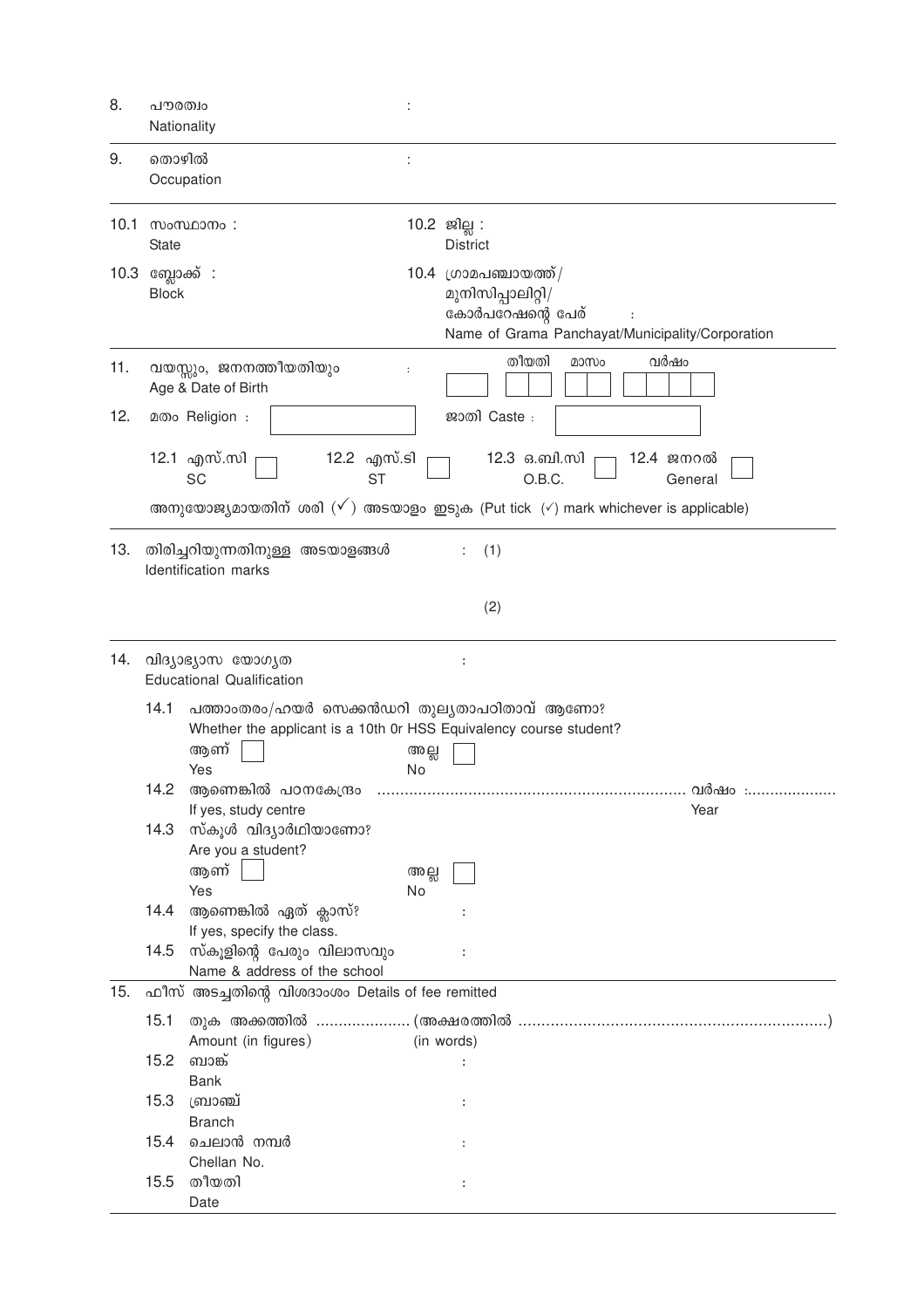| 16. |      | അപേക്ഷകൻ ബ്ലോക്ക്/പഞ്ചായത്ത്/മുനിസിപ്പാലിറ്റി/<br>കോർപറേഷൻ പ്രോജക്ട് ഫണ്ട് ഉപയോഗിച്ച്<br>രജിസ്റ്റർ ചെയ്ത വിഭാഗത്തിൽപ്പെട്ടതാണോ?<br>Whether the applicant belongs to Project Fund Category<br>of Block Panchayat/Panchayat/Municipality/Corporation |                      | അതെ<br>Yes | അല്ല<br>No |  |
|-----|------|----------------------------------------------------------------------------------------------------------------------------------------------------------------------------------------------------------------------------------------------------|----------------------|------------|------------|--|
|     | 16.1 | പ്രോജക്ട് ഫണ്ട് അനുവദിച്ച ബ്ലോക്ക്/<br>പഞ്ചായത്ത്/മുനിസിപ്പാലിറ്റി/<br>കോർപറേഷന്റെ പേര്<br>Name of Block/Panchayat/Municipality/<br>Corporation which provided fund                                                                                |                      |            |            |  |
| 17. |      | രജിസ്റ്റർ ചെയ്ത വികസന/തുടർവിദ്യാ<br>കേന്ദ്രത്തിന്റെ പേരും മേൽവിലാസവും<br>Name & address of the CEC/NCEC<br>where registration has done                                                                                                             |                      |            |            |  |
| 18. |      | പഠിതാവിനെ രജിസ്റ്റർ ചെയ്ത പ്രേരകിനെക്കുറിച്ചുള്ള വിശദാംശങ്ങൾ<br>Details of the prerak who registered the student                                                                                                                                   |                      |            |            |  |
|     |      | 18.1. പ്രേരകിന്റെ പേര്<br>Name of Prerak                                                                                                                                                                                                           | $\ddot{\phantom{a}}$ |            |            |  |
|     |      | 18.2. വികസനവിദ്യാകേന്ദ്രം/<br>തുടർവിദ്യാകേന്ദ്രം<br>NCEC/CEC                                                                                                                                                                                       |                      |            |            |  |
|     |      | 18.3. പ്രേരകിന്റെ ഒപ്പ്<br>Signature of Prerak                                                                                                                                                                                                     |                      |            |            |  |

### സതൃവാങ്മൂലം

മുകളിൽ കൊടുത്തിരിക്കുന്ന വിവരങ്ങൾ എന്റെ അറിവിലും വിശ്വാസത്തിലും സത്യമാണെന്ന് ഇതിനാൽ പ്രസ്താവിച്ചുകൊള്ളുന്നു.

#### **Declaration**

I hereby declare that the above mentioned details are true to my knowledge and belief.

| സ്ഥലം :<br>Place<br>തീയതി :<br>Date | അപേക്ഷകയുടെ/അപേക്ഷകന്റെ പേരും ഒപ്പും<br>Name & Signature of Applicant |
|-------------------------------------|-----------------------------------------------------------------------|
| ഒപ്പ് :<br>Signature                | ഒപ്പ് :<br>Signature                                                  |
| പേര് :                              | പേര് :                                                                |
| Name                                | Name                                                                  |
| ജില്ലാ കോ-ഓർഡിനേറ്റർ                | സ്കൂൾ മേധാവി                                                          |
| <b>District Co-ordinator</b>        | Head of the school                                                    |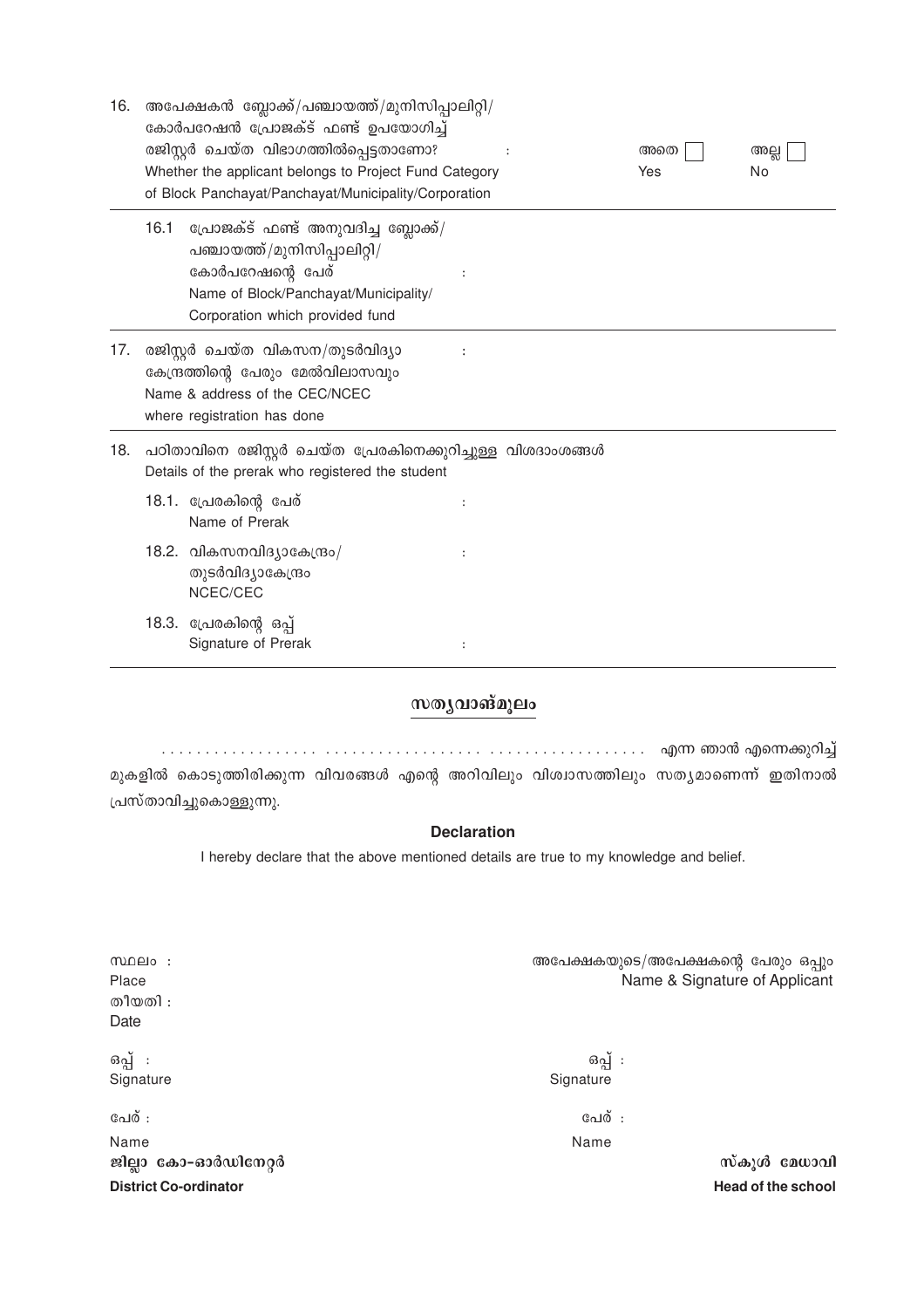#### **അപേക്ഷയിൽ ഉൾക്കൊള്ളിക്കേണ്ടവ**

- 1. നിശ്ചിത ഫീസടച്ചതിന്റെ ചെലാൻ/രസീത്. Chellan/Receipt of fee remitted.
- 2. അപേക്ഷയിൽ പതിക്കുന്ന ഫോട്ടോ സ്വയം സാക്ഷ്യപ്പെടുത്തിയത്. Photo in the application should be self attested.
- 3. ജനനത്തീയതി, വിദൃാഭൃാസയോഗൃത തെളിയിക്കുന്നതിനുള്ള സർട്ടിഫിക്കറ്റ് എന്നിവയുടെ സാക്ഷൃപ്പെടുത്തിയ പകർപ്പ്.

Attested copy of the certificates which proves Date of birth & Educational qualification.

അപേക്ഷയിലെ എല്ലാ കോളവും കൃതൃമായി പൂരിപ്പിച്ചിരിക്കണം. പൂർണമായി പൂരിപ്പിച്ചിട്ടില്ലാത്തതും ആവശ്യമായ രേഖകൾ ഇല്ലാത്തതുമായ അപേക്ഷ സ്വീകരിക്കുന്നതല്ല.

All columns in the application should be filled. Incomplete applications will be rejected.

അപേക്ഷാഫോറത്തോടൊപ്പം ചേർത്തിട്ടുള്ള രജിസ്ട്രേഷൻ സർട്ടിഫിക്കറ്റ് പൂരിപ്പിച്ച് പാസ്പോർട്ട് സൈസ് ഫോട്ടോ പതിക്കേണ്ടതാണ്. രജിസ്ട്രേഷൻ സർട്ടിഫിക്കറ്റിൽ പതിക്കുന്ന ഫോട്ടോ സാക്ഷ്യപ്പെടുത്തേണ്ടതില്ല. അപേക്ഷ രജിസ്റ്റർ ചെയ്യുന്ന മുറയ്ക്ക് ഇത് തിരിച്ചയച്ചുതരുന്നതും ടി രജിസ്ട്രേഷൻ സർട്ടിഫിക്കറ്റ് അപേക്ഷകർ സൂക്ഷിക്കേണ്ടതുമാണ്.

The registration certificate along with the application form should be filled and paste a passport size photo. **No need to attest the photo in the registration certificate.** The registration certificate will be returned after the completion of registration and the applicant should keep it for reference.

- കുറിപ് : അപേക്ഷിക്കുന്നയാൾ തുലൃതാപഠിതാവ് ആണ് എങ്കിൽ സാക്ഷരതാമിഷൻ ജില്ലാ കോ–ഓർഡിനേറ്ററും *സ്കൂൾ വിദ്യാർഥിയാണ് എങ്കിൽ അതത് സ്കൂൾ മേധാവിയും അപേക്ഷാഫോറത്തിൽ സാക്ഷ്യ* ച്ചെടുത്തേണ്ടതാണ്. മറ്റ് അപേക്ഷകരുടെ അപേക്ഷാഫോറങ്ങളിൽ ജില്ലാ കോ-ഓർഡിനേറ്റർ, സ്കൂൾ *മേധാവി എന്നിവർ ഒപ്പ് വയ്ക്കേണ്ടതില്ല.*
- *Note: If the applicant is an Equivalency student, the application should be signed by the District Project Co-ordinator and if he/she is a school student, application should be signed by the Head of the school. No other applicant need the sign or attestation by District Project Co-ordinator or Head of the school.*